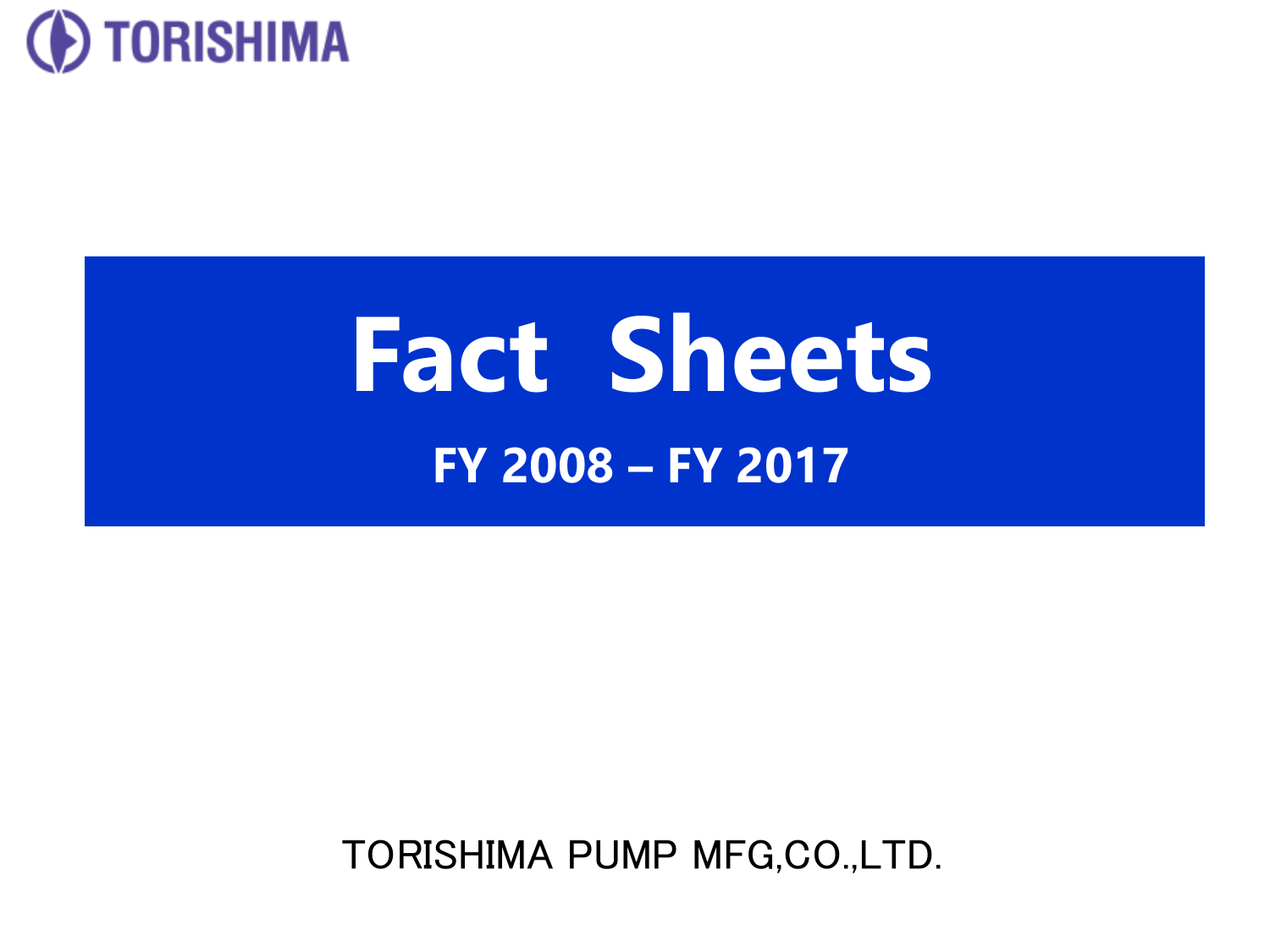#### **Fact sheets for consolidated financial results from FY 2008 to FY 2017**

| [1] Business Performance<br>Operating income, Ordinary income | $\overline{2}$<br>$\overline{\mathbf{3}}$<br>4<br>5 |
|---------------------------------------------------------------|-----------------------------------------------------|
| [2] Financial Status                                          | 6                                                   |
| [3] Breakdown of Orders received · Net sales · Orders backlog | $\overline{7}$<br>8<br>9<br>10                      |
| [4] Major expenditures                                        | 11<br>12                                            |
|                                                               | 13                                                  |
| [6] Per share information                                     | 14                                                  |
| <b>[7] Stock information</b>                                  | 15                                                  |
|                                                               | 16                                                  |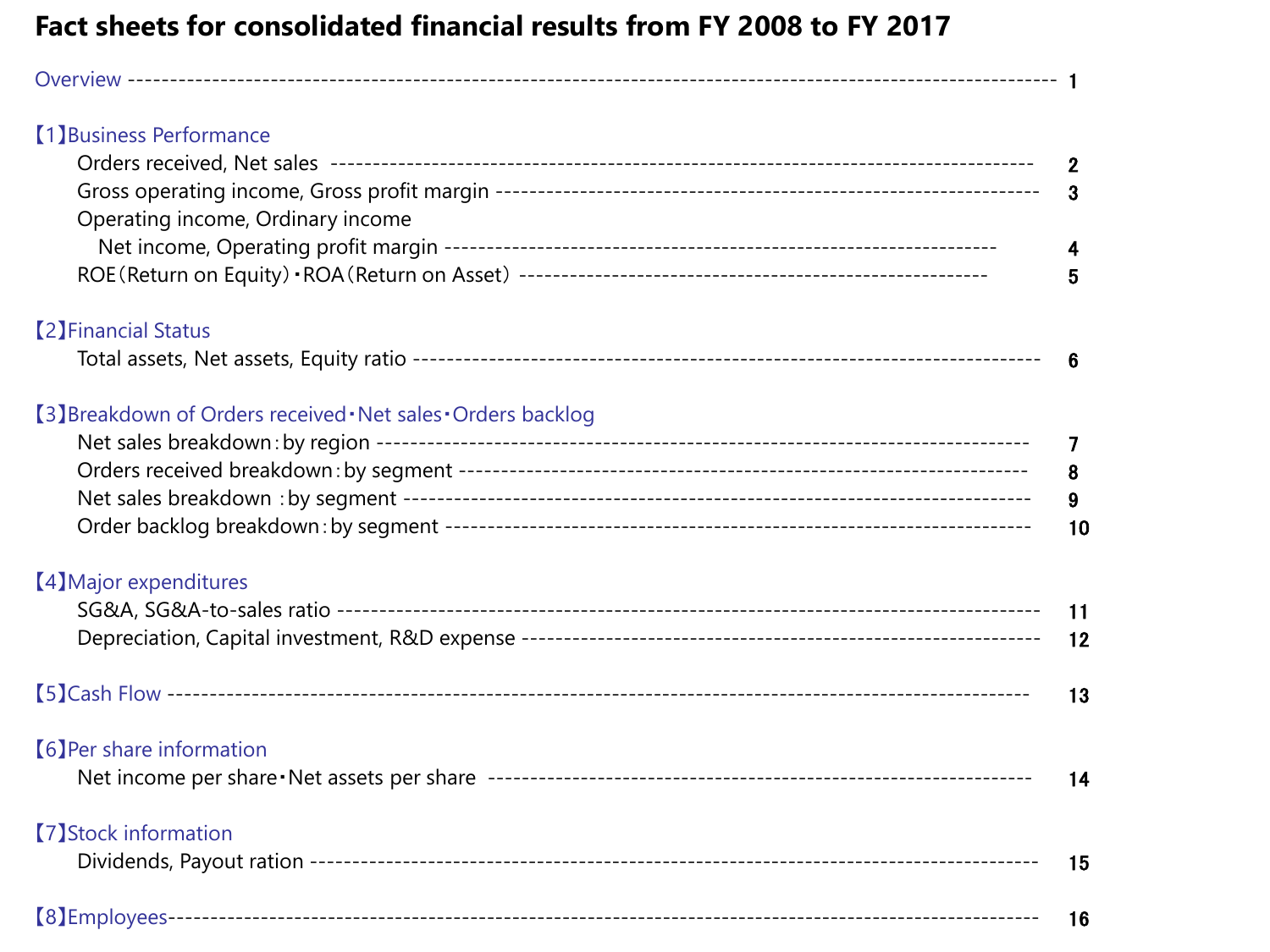Millions of yen

|                 |                                                                                                                                                                           |                | <b>FY2008</b>     | FY2009   | FY2010         | FY2011            | FY2012   | FY2013          | FY2014            | FY2015               | FY2016   | FY2017            |
|-----------------|---------------------------------------------------------------------------------------------------------------------------------------------------------------------------|----------------|-------------------|----------|----------------|-------------------|----------|-----------------|-------------------|----------------------|----------|-------------------|
|                 | Orders received                                                                                                                                                           |                | 46,988            | 58,624   | 32,974         | 39,579            | 40,975   | 52,847          | 42,878            | 51,304               | 43,483   | 42,233            |
|                 | Net sales                                                                                                                                                                 |                | 45,692            | 45,008   | 49,880         | 46,453            | 45,974   | 45,985          | 46,501            | 40,479               | 44,414   | 45,381            |
|                 | Gross operating income                                                                                                                                                    |                | 8,596             | 9,548    | 9,257          | 8,959             | 8,015    | 8,320           | 9,162             | 9,191                | 10,538   | 10,954            |
|                 | Operating income                                                                                                                                                          |                | 2,761             | 3,258    | 3,127          | 2,286             | 517      | ▲945            | 400               | 373                  | 1,462    | 1,257             |
| [1] Business    | Ordinary income                                                                                                                                                           |                | 3,410             | 3,833    | 3,673          | 2,929             | 1,389    | ▲632            | 793               | ▲1,663               | 1,871    | 1,549             |
|                 | Net income                                                                                                                                                                |                | 1,990             | 2,609    | 1,892          | 1,497             | 943      | 442             | 405               | $\triangle$ 2,422    | 1,532    | 854               |
| Performance     |                                                                                                                                                                           |                |                   |          |                |                   |          |                 |                   |                      |          |                   |
|                 | Gross profit margin (%)                                                                                                                                                   |                | 18.8              | 21.2     | 18.6           | 19.3              | 17.4     | 18.1            | 19.7              | 22.7                 | 23.7     | 24.1              |
|                 | Operating profit margin (%)                                                                                                                                               |                | 6.0               | 7.2      | 6.3            | 4.9               | 1.1      | $\triangle$ 2.1 | 0.9               | 0.9                  | 3.3      | 2.8               |
|                 | ROE(Return on Equity)                                                                                                                                                     | (9/6)          | 8.0               | 9.5      | 6.1            | 4.8               | 2.9      | 1.3             | 1.1               | $\blacktriangle$ 7.5 | 4.7      | 2.6               |
|                 | ROA(Return on Asset)                                                                                                                                                      | (9/0)          | 3.2               | 4.0      | 3.1            | 2.5               | 1.4      | 0.6             | 0.6               | $\triangle$ 3.7      | 2.3      | 1.2               |
|                 |                                                                                                                                                                           |                |                   |          |                |                   |          |                 |                   |                      |          |                   |
| 【2】 Financial   | <b>Total assets</b>                                                                                                                                                       |                | 62, 132           | 65,641   | 61,178         | 60,812            | 68,232   | 68,062          | 71,987            | 66,198               | 67,719   | 71,651            |
| <b>Status</b>   |                                                                                                                                                                           |                | 24,006            | 31,083   | 30,968         | 31,775            | 33,602   | 34,524          | 36,532            | 32,794               | 33,713   | 34,017            |
|                 |                                                                                                                                                                           |                | 38.6              | 47.2     | 50.3           | 51.3              | 48.2     | 49.9            | 50.0              | 48.7                 | 48.9     | 47.0              |
|                 | Net assets<br>Equity ratio (%)<br>Japan<br>Asia<br>Middle East<br>Net sales<br>by region<br>Others<br>(9/6)<br>Public sector<br>Orders received<br>by segment<br>Overseas |                |                   |          |                |                   |          |                 |                   |                      |          |                   |
|                 |                                                                                                                                                                           |                | 19,126            | 20,939   | 18,703         | 17,281            | 18,070   | 20,096          | 19,104            | 17,059               | 22,153   | 25,058            |
|                 |                                                                                                                                                                           |                | 8.449             | 5,408    | 11,196         | 13,125            | 10,259   | 9.042           | 11,124            | 11,307               | 8,612    | 8,391             |
|                 |                                                                                                                                                                           |                | 13,347            | 16,248   | 14,369         | 11,430            | 11,887   | 9,753           | 11,115            | 8,225                | 10,940   | 10,064            |
|                 |                                                                                                                                                                           |                | 4,770             | 2,412    | 5,609          | 4,615             | 5,758    | 7,092           | 5,156             | 3,887                | 2,708    | 1,866             |
| [3]             |                                                                                                                                                                           | Overseas ratio | 58.1              | 53.5     | 62.5           | 62.8              | 60.7     | 56.3            | 58.9              | 57.9                 | 50.1     | 44.8              |
| Breakdown of    |                                                                                                                                                                           |                |                   |          |                |                   |          |                 |                   |                      |          |                   |
| Orders received |                                                                                                                                                                           |                | 14,835            | 14,575   | 9.973          | 11,600            | 10,971   | 15,923          | 12,001            | 16,013               | 15,913   | 13,914            |
| Net sales       |                                                                                                                                                                           | Private sector | 5,245             | 4,517    | 4,921          | 6,205             | 5,733    | 7,144           | 6,943             | 8,396                | 7,973    | 8,914             |
| Order backlog   |                                                                                                                                                                           |                | 26,907            | 39,532   | 18,079         | 21,772            | 24,270   | 29,779          | 23,933            | 26,895               | 19,595   | 19,403            |
|                 | Net sales                                                                                                                                                                 | Public sector  | 14,099            | 15,469   | 13,760         | 11,317            | 12,277   | 13,797          | 12,957            | 9,980                | 13,832   | 16,621            |
|                 | by segment                                                                                                                                                                | Private sector | 5,025             | 5,468    | 4,942          | 5,963             | 5,792    | 6,299           | 6,146             | 7,078                | 8,320    | 8,436             |
|                 |                                                                                                                                                                           | Overseas       | 26,566            | 24,069   | 31,176         | 29,172            | 27,904   | 25,888          | 27,397            | 23,419               | 22,261   | 20,322            |
|                 | Order backlog                                                                                                                                                             | Public sector  | 11,209            | 10,316   | 6,528          | 6,811             | 5,505    | 7,631           | 6,675             | 12,707               | 14,788   | 12,082            |
|                 | by segment                                                                                                                                                                | Private sector | 3,428             | 2,477    | 2,455          | 2,698             | 2,639    | 3,484           | 4,281             | 5,598                | 5,251    | 5,729             |
|                 |                                                                                                                                                                           | Overseas       | 35,867            | 51,329   | 38,231         | 30,832            | 27,198   | 31,089          | 27,625            | 31,101               | 28,436   | 27,516            |
|                 |                                                                                                                                                                           |                |                   |          |                |                   |          |                 |                   |                      |          |                   |
|                 | <b>SG&amp;A</b>                                                                                                                                                           |                | 5,834             | 6,290    | 6,130          | 6,673             | 7,497    | 9,265           | 8,761             | 8,818                | 9,705    | 9,697             |
| 【4】Major        | SG&A-to-sales ratio (%)                                                                                                                                                   |                | 12.8              | 14.0     | 12.3           | 14.4              | 16.3     | 20.1            | 18.8              | 21.8                 | 20.4     | 21.4              |
|                 | Depreciation                                                                                                                                                              |                | 873               | 851      | 961            | 1,096             | 1,231    | 1,646           | 1,636             | 1,561                | 1,599    | 1,636             |
| Expenditures    | Capital investment                                                                                                                                                        |                | 739               | 1,311    | 2,297          | 2,224             | 3,083    | 2,139           | 1,221             | 1,391                | 1,084    | 883               |
|                 | R&D expense                                                                                                                                                               |                | 603               | 730      | 567            | 606               | 691      | 678             | 658               | 484                  | 453      | 430               |
|                 |                                                                                                                                                                           |                |                   |          |                |                   |          |                 |                   |                      |          |                   |
|                 | Cash flow from operations                                                                                                                                                 |                | 922               | 4,439    | 735            | 2,661             | 3,513    | ▲4.086          | $\triangle$ 1,194 | 5,000                | 6,496    | 587               |
| [5] Cash Flow   | Cash flow from investments                                                                                                                                                |                | $\triangle$ 1,259 | ▲3,084   | $\triangle$ 75 | $\triangle$ 1,269 | ▲3,966   | ▲4,498          | ▲345              | ▲415                 | 1,376    | $\triangle$ 1,105 |
|                 | Cash flow from financial activities                                                                                                                                       |                | ▲669              | 1,678    | 590            | $\triangle$ 2,371 | 4,356    | ▲112            | 2,120             | $\triangle 1,624$    | ▲4,140   | 1,153             |
|                 |                                                                                                                                                                           |                |                   |          |                |                   |          |                 |                   |                      |          |                   |
| [6] Per share   | Net income per share (yen)                                                                                                                                                |                | 77.32             | 100.07   | 67.45          | 53.38             | 33.64    | 15.74           | 14.61             | ▲88.13               | 56.15    | 31.50             |
| Info            | Net assets per share (yen)                                                                                                                                                |                | 931.13            | 1,105.50 | 1,097.71       | 1,112.29          | 1,172.56 | 1,209.10        | 1,308.22          | 1,179.57             | 1,221.94 | 1,240.33          |
|                 |                                                                                                                                                                           |                |                   |          |                |                   |          |                 |                   |                      |          |                   |
|                 | <b>Dividends</b>                                                                                                                                                          |                | 17                | $20*$    | 18             | 18                | 18       | 18              | 18                | 18                   | 18       | 18                |
| [7] Stock Info  | Payout ratio (%)                                                                                                                                                          |                | 22.0              | 20.0     | 26.7           | 33.7              | 53.5     |                 |                   |                      | 32.1     | 57.5              |
|                 |                                                                                                                                                                           |                |                   |          |                |                   |          |                 |                   |                      |          |                   |
| [8] Employees   | Number of employees                                                                                                                                                       |                | 816               | 850      | 1,059          | 1,406             | 1,536    | 1,472           | 1,516             | 1,547                | 1,580    | 1,625             |
|                 |                                                                                                                                                                           |                |                   |          |                |                   |          |                 |                   |                      |          |                   |

※ includes additional 2-yen of commemorative dividend for our 90th year of business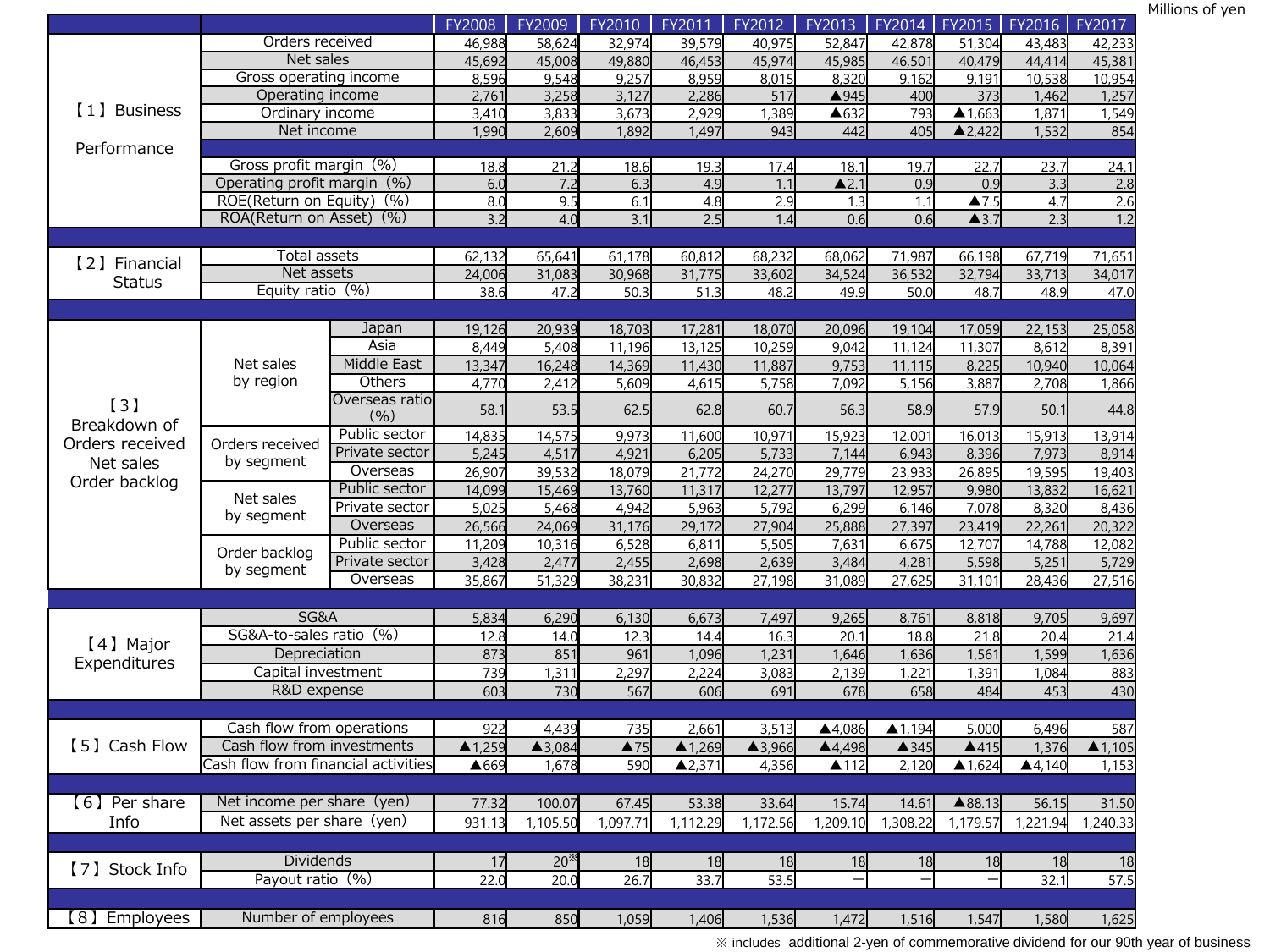#### 【1】**Business Performance: Orders received , Net sales**



|                 | <b>FY2008</b> | <b>FY2009</b> | <b>FY2010</b> | FY2011 | <b>FY2012</b> | FY2013 | <b>FY2014</b> | <b>FY2015</b> | <b>FY2016</b> | <b>FY2017</b> |
|-----------------|---------------|---------------|---------------|--------|---------------|--------|---------------|---------------|---------------|---------------|
| Orders received | 46,988        | 58,624        | 32,974        | 39,579 | 40,975        | 52,847 | 42,878        | 51,304        | 43,483        | 42,233        |
| <b>Sales</b>    | 45,692        | 45,008        | 49,880        | 46,453 | 45,974        | 45,985 | 46,501        | 40,479        | 44,414        | 45,381        |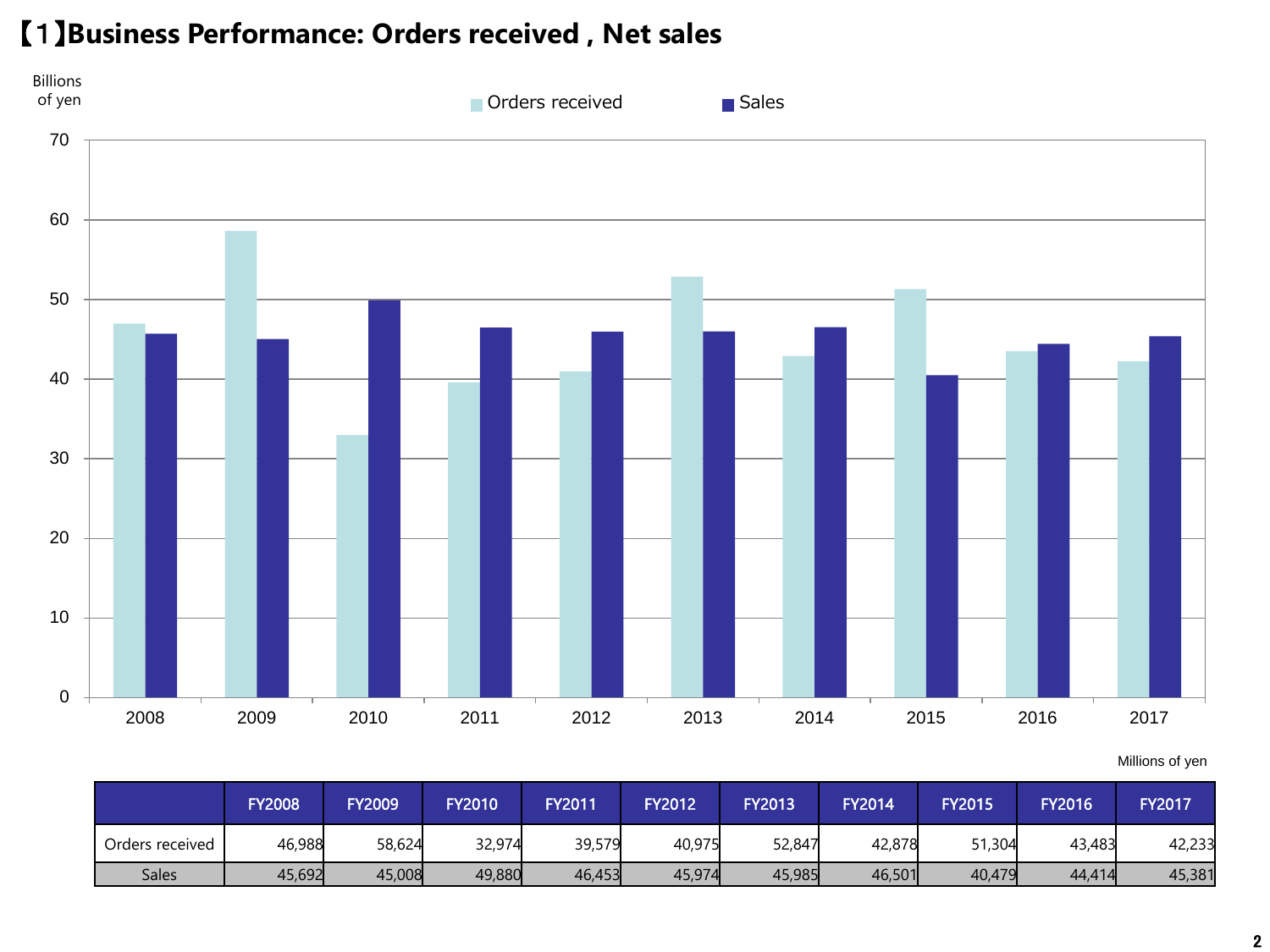#### 【1】**Business Performance: Gross operating income, Gross profit margin**



|                                  | <b>FY2008</b> | <b>FY2009</b> | <b>FY2010</b> | <b>FY2011</b> | <b>FY2012</b> | <b>FY2013</b> | <b>FY2014</b> | <b>FY2015</b> | <b>FY2016</b> | <b>FY2017</b> |
|----------------------------------|---------------|---------------|---------------|---------------|---------------|---------------|---------------|---------------|---------------|---------------|
| Gross operating<br><i>income</i> | 8,596         | 9,548         | 9,257         | 8,959         | 8,015         | 8,320         | 9,162         | 9.191         | 10,538        | 10,954        |
| Gross profit<br>margin( %)       | 18.8          | 21.2          | 18.6          | 19.3          | 17.4          | 18.1          | 19.7          | 22.7          | 23.7          | 24.1          |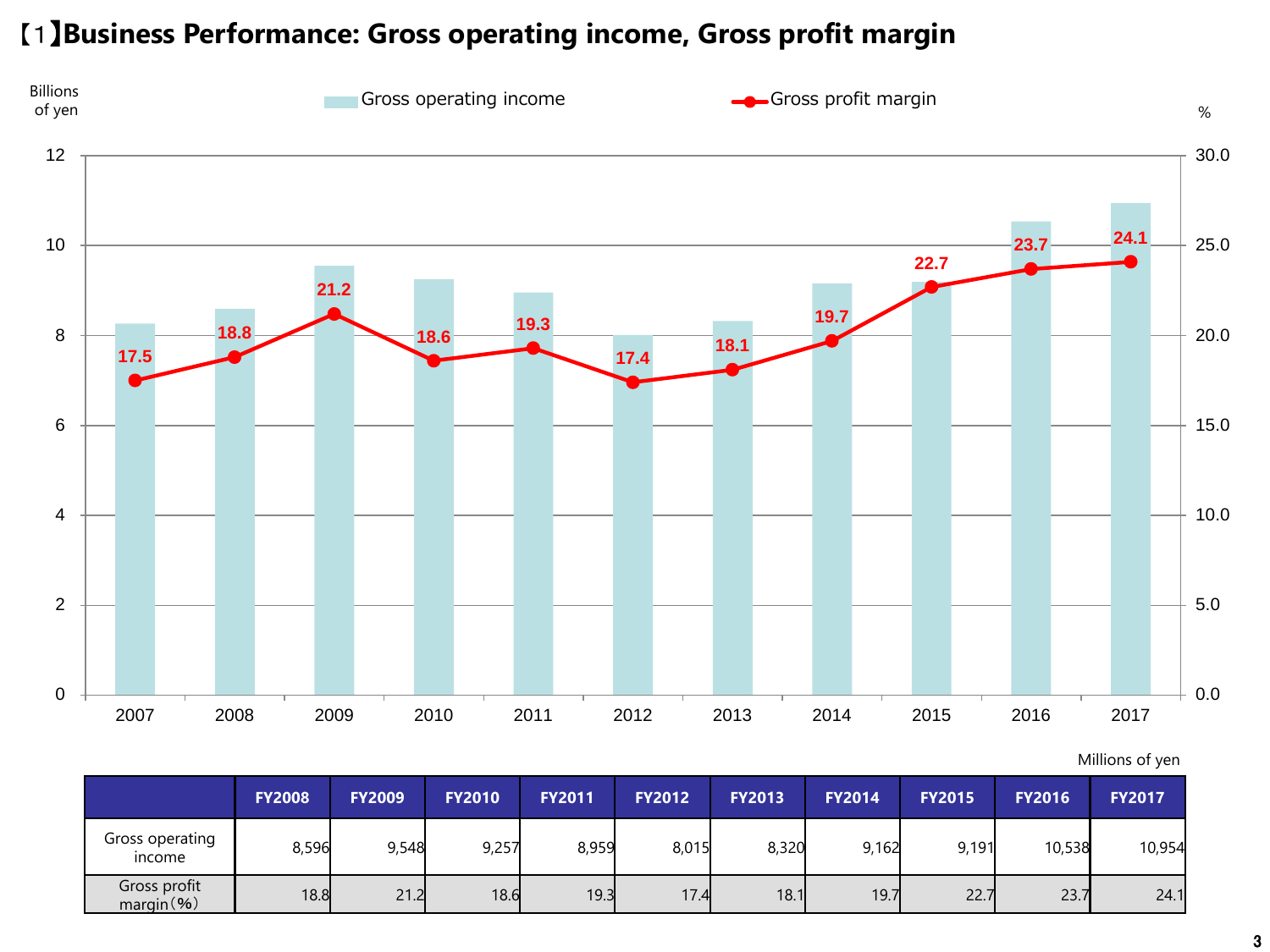## 【1】**Business Performance: Operating income, Ordinary income, Net income, Operating profit margin**



Millions of yen

|                                | <b>FY2008</b> | <b>FY2009</b> | <b>FY2010</b> | <b>FY2011</b> | <b>FY2012</b> | <b>FY2013</b>        | <b>FY2014</b> | <b>FY2015</b>     | <b>FY2016</b> | <b>FY2017</b> |
|--------------------------------|---------------|---------------|---------------|---------------|---------------|----------------------|---------------|-------------------|---------------|---------------|
| Operating<br>income            | 2,761         | 3,258         | 3,127         | 2,286         | 517           | $\triangle$ 945      | 400           | 373               | 1,462         | 1,257         |
| Ordinary<br>Income             | 3,410         | 3,833         | 3,673         | 2,929         | 1,389         | ▲632                 | 793           | $\triangle$ 1,663 | 1,871         | ,549          |
| Net income                     | 1,990         | 2,609         | 1,892         | 1,497         | 943           | 442                  | 405           | $\triangle$ 2,422 | 1,532         | 854           |
| Operating profit<br>Margin (%) | 6.0           | 7.2           | 6.3           | 4.9           | 1.1           | $\blacktriangle$ 2.1 | 0.9           | 0.9               | 3.3           | 2.8           |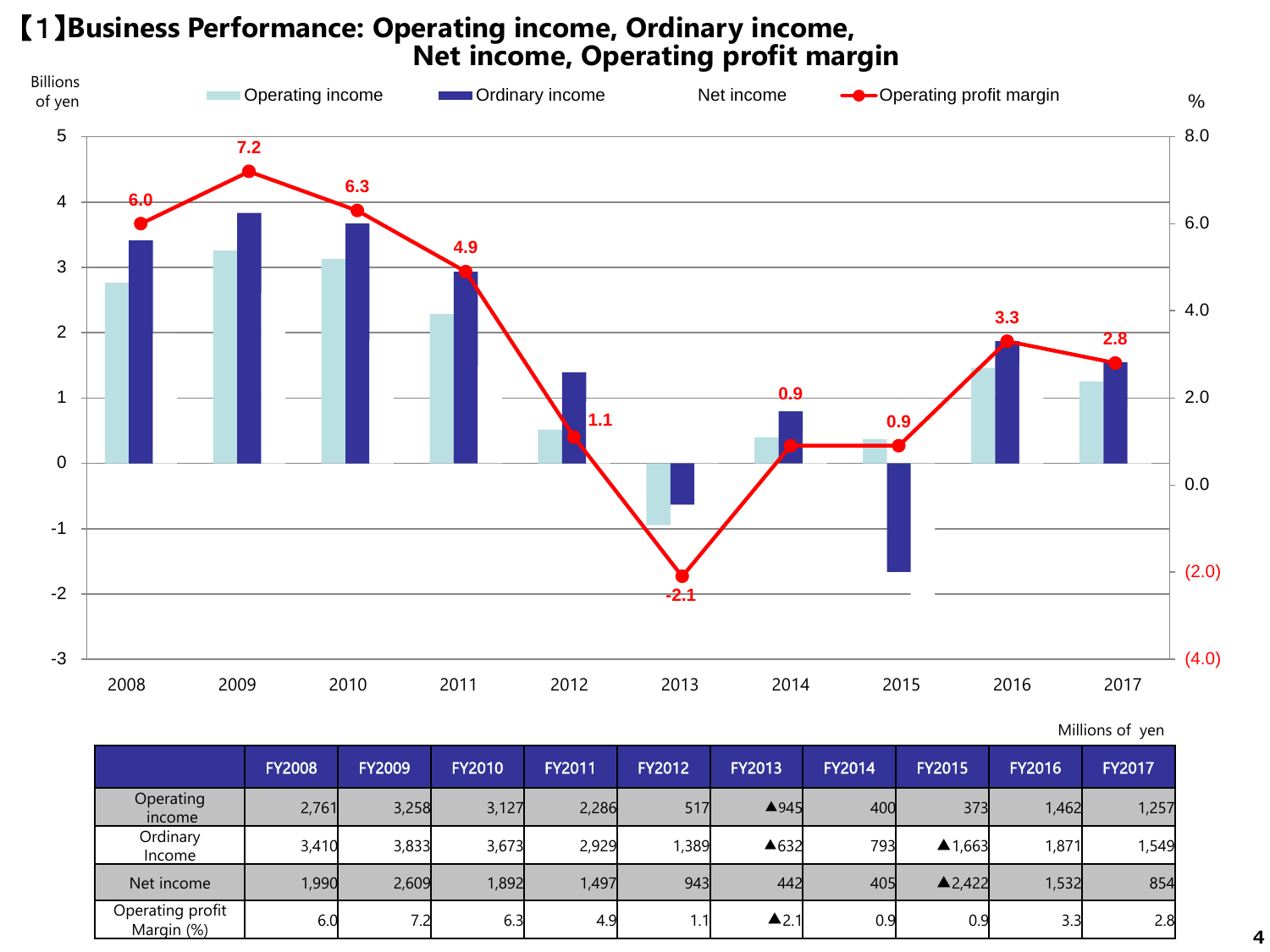

#### 【1】**Business Performance: ROE (Return on Equity) , ROA (Return on Asset)**

|                        |               |               |               |               |               |               |                     |               |               | %             |
|------------------------|---------------|---------------|---------------|---------------|---------------|---------------|---------------------|---------------|---------------|---------------|
|                        | <b>FY2008</b> | <b>FY2009</b> | <b>FY2010</b> | <b>FY2011</b> | <b>FY2012</b> | <b>FY2013</b> | <b>FY2014</b>       | <b>FY2015</b> | <b>FY2016</b> | <b>FY2017</b> |
| ROE (Return on Equity) | 8.0           | ວ.ວ           | V. II         | 4.8           | 2.9           | ا ت.          | $\left  .1 \right $ | 7.5           | 4.,           | 2.6           |
| ROA (Return on Asset)  | 5.4           | 4.0           | 3. II         | <u></u>       | 4. ا          | 0.6           | 0.6                 | $-5.1$        | د.ء           | ے. ا          |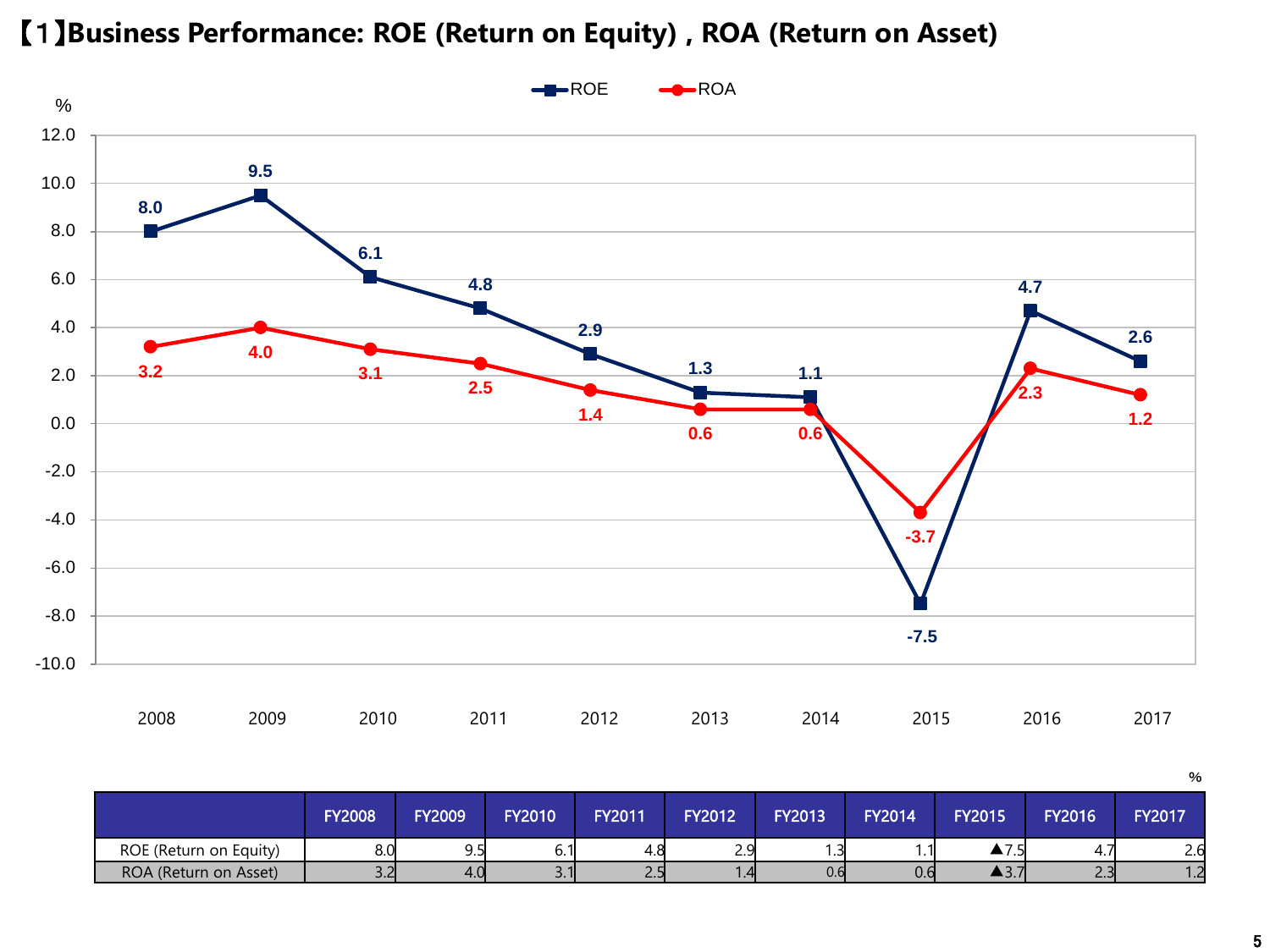#### 【2】**Financial Status: Total assets, Net assets, Equity ratio**



|                  | <b>FY2008</b> | <b>FY2009</b> | <b>FY2010</b> | <b>FY2011</b> | <b>FY2012</b> | <b>FY2013</b> | <b>FY2014</b> | <b>FY2015</b> | <b>FY2016</b> | FY2017 |
|------------------|---------------|---------------|---------------|---------------|---------------|---------------|---------------|---------------|---------------|--------|
| Total assets     | 62,132        | 65,641        | .178<br>61    | 60,812        | 68,232        | 68,062        | 71,987        | 66.198        | 67,719        | 71,651 |
| Net assets       | 24,006        | 31,083        | 30,968        | 31,775        | 33,602        | 34,524        | 36.532        | 32,794        | 33,713        | 34,017 |
| Equity ratio (%) | 38.6          | 47.2          | 50.3          |               | 48.2          | 49.9          | 50.0          | 48.7          | 48.9          | 47.0   |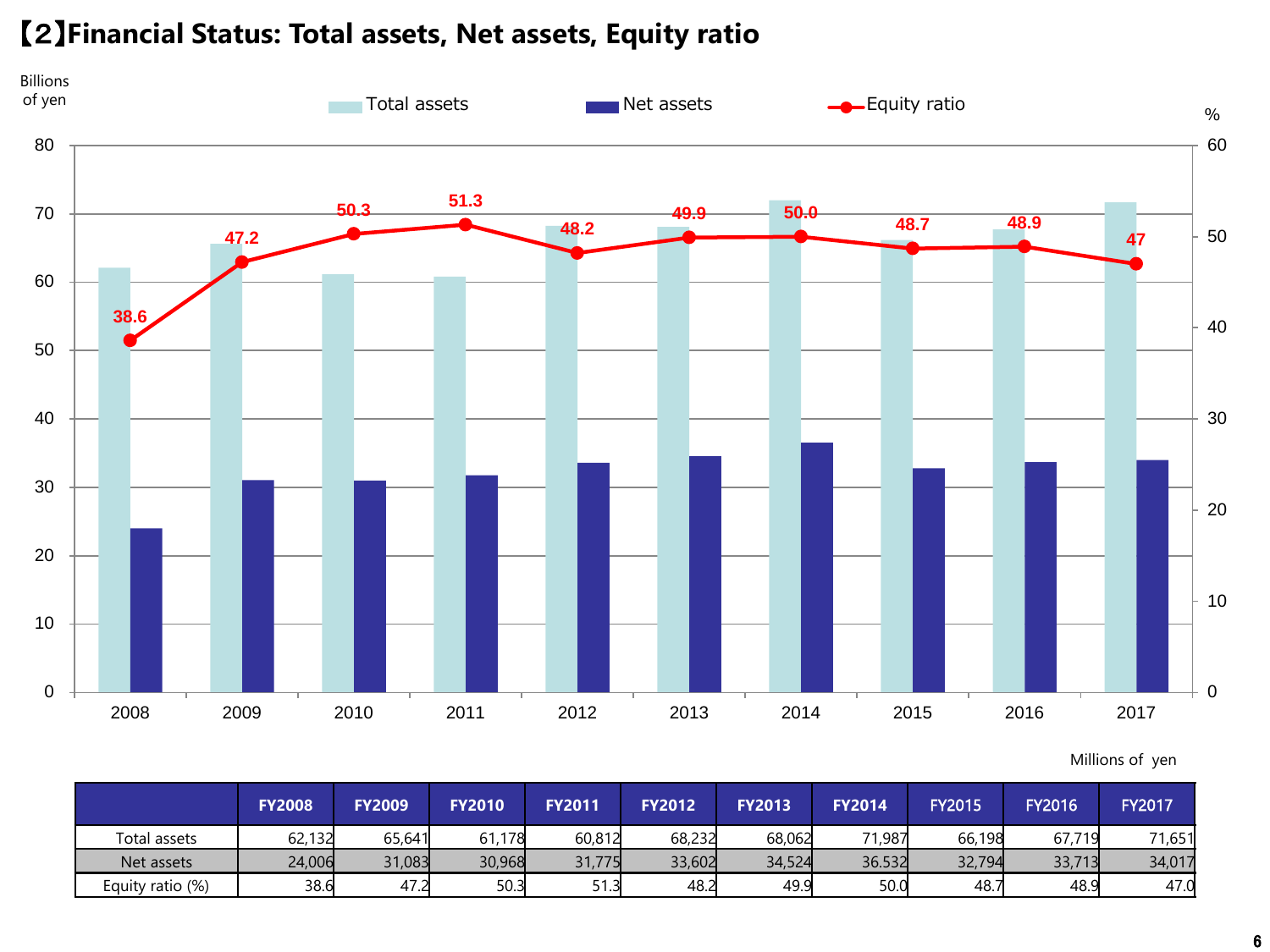#### 【3】**Net sales breakdown: by region**



Millions of yen

|                    | <b>FY2008</b> | <b>FY2009</b> | <b>FY2010</b> | <b>FY2011</b> | <b>FY2012</b> | <b>FY2013</b> | <b>FY2014</b> | <b>FY2015</b> | <b>FY2016</b> | <b>FY2017</b> |
|--------------------|---------------|---------------|---------------|---------------|---------------|---------------|---------------|---------------|---------------|---------------|
| Japan              | 19,126        | 20,939        | 18,703        | 17,281        | 18,070        | 20,096        | 19,104        | 17,059        | 22,153        | 25,058        |
| Asia               | 8.449         | 5,408         | 11,196        | 13,125        | 10,259        | 9.042         | 1.124         | 11,307        | 8,612         | 8,391         |
| Middle East        | 13,347        | 16,248        | 14,369        | 11,430        | 11,887        | 9,753         | 11,115        | 8,225         | 10,940        | 10,064        |
| <b>Others</b>      | 4,770         | 2.412         | 5,609         | 4,615         | 5,758         | 7,092         | 5,156         | 3,887         | 2,708         | 1,866         |
| Overseas ratio (%) | 58.1          | 53.5          | 62.5          | 62.8          | 60.7          | 56.3          | 58.9          | 57.9          | 50.1          | 44.8          |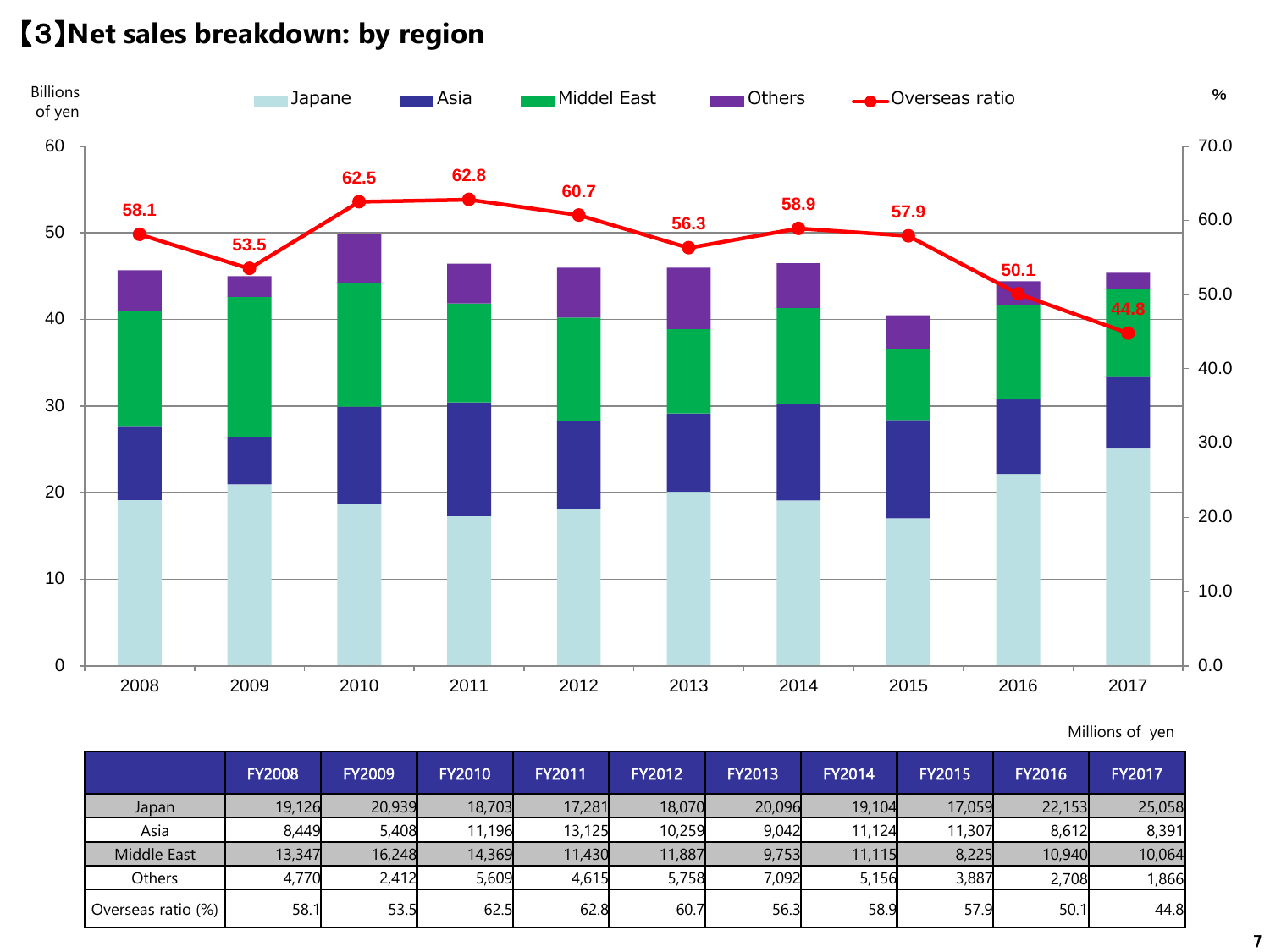#### 【3】**Orders received breakdown: by segment**



|                | <b>FY2008</b> | <b>FY2009</b> | <b>FY2010</b> | <b>FY2011</b> | <b>FY2012</b> | <b>FY2013</b> | <b>FY2014</b> | <b>FY2015</b> | <b>FY2016</b> | <b>FY2017</b> |
|----------------|---------------|---------------|---------------|---------------|---------------|---------------|---------------|---------------|---------------|---------------|
| Public sector  | 14,835        | 14,575        | 9,973         | 11,600        | 10,971        | 15,923        | 12,001        | 16,013        | 15,913        | 13,914        |
| Private sector | 5,245         | 4,517         | 4,921         | 6,205         | 5,733         | 7,144         | 6,943         | 8,396         | 7,973         | 8,914         |
| Overseas       | 26.907        | 39,532        | 18,079        | ,772<br>21    | 24,270        | 29,779        | 23,933        | 26,895        | 19,595        | 19,403        |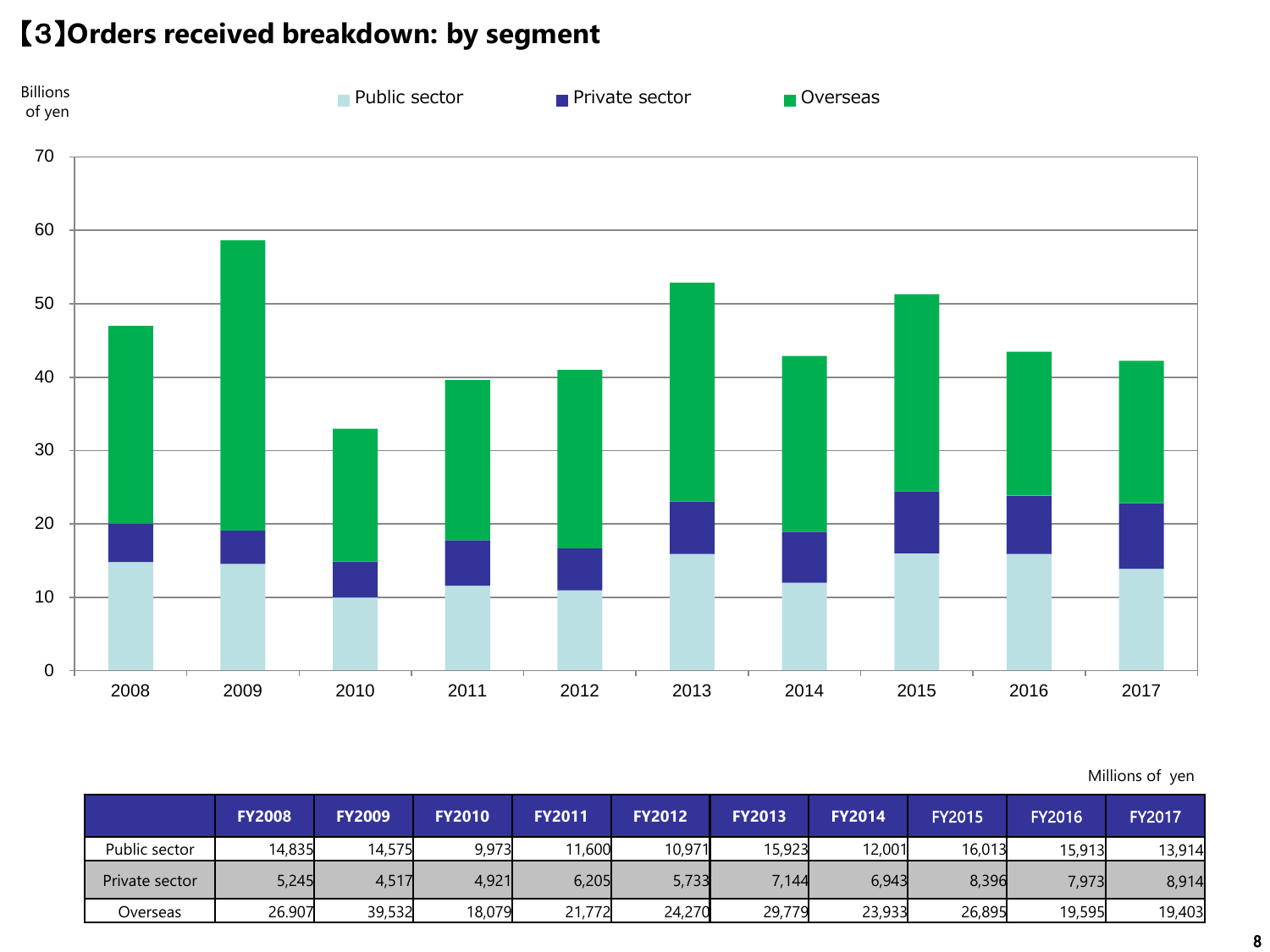#### 【3】**Net sales breakdown: by segment**



Millions of yen

|                | <b>FY2008</b> | <b>FY2009</b> | <b>FY2010</b> | <b>FY2011</b> | <b>FY2012</b> | <b>FY2013</b> | FY2014 | <b>FY2015</b> | <b>FY2016</b> | <b>FY2017</b> |
|----------------|---------------|---------------|---------------|---------------|---------------|---------------|--------|---------------|---------------|---------------|
| Public sector  | 14,099        | 15,469        | 13,760        | 11,317        | 12,277        | 13,797        | 12,957 | 9,980         | 13,832        | 16,621        |
| Private sector | 5,025         | 5,468         | 4,942         | 5,963         | 5,792         | 6,299         | 6,146  | 7,078         | 8,320         | 8,436         |
| Overseas       | 26,566        | 24,069        | 31,176        | 29,172        | 27,904        | 25,888        | 27,397 | 23,419        | 22,261        | 20,322        |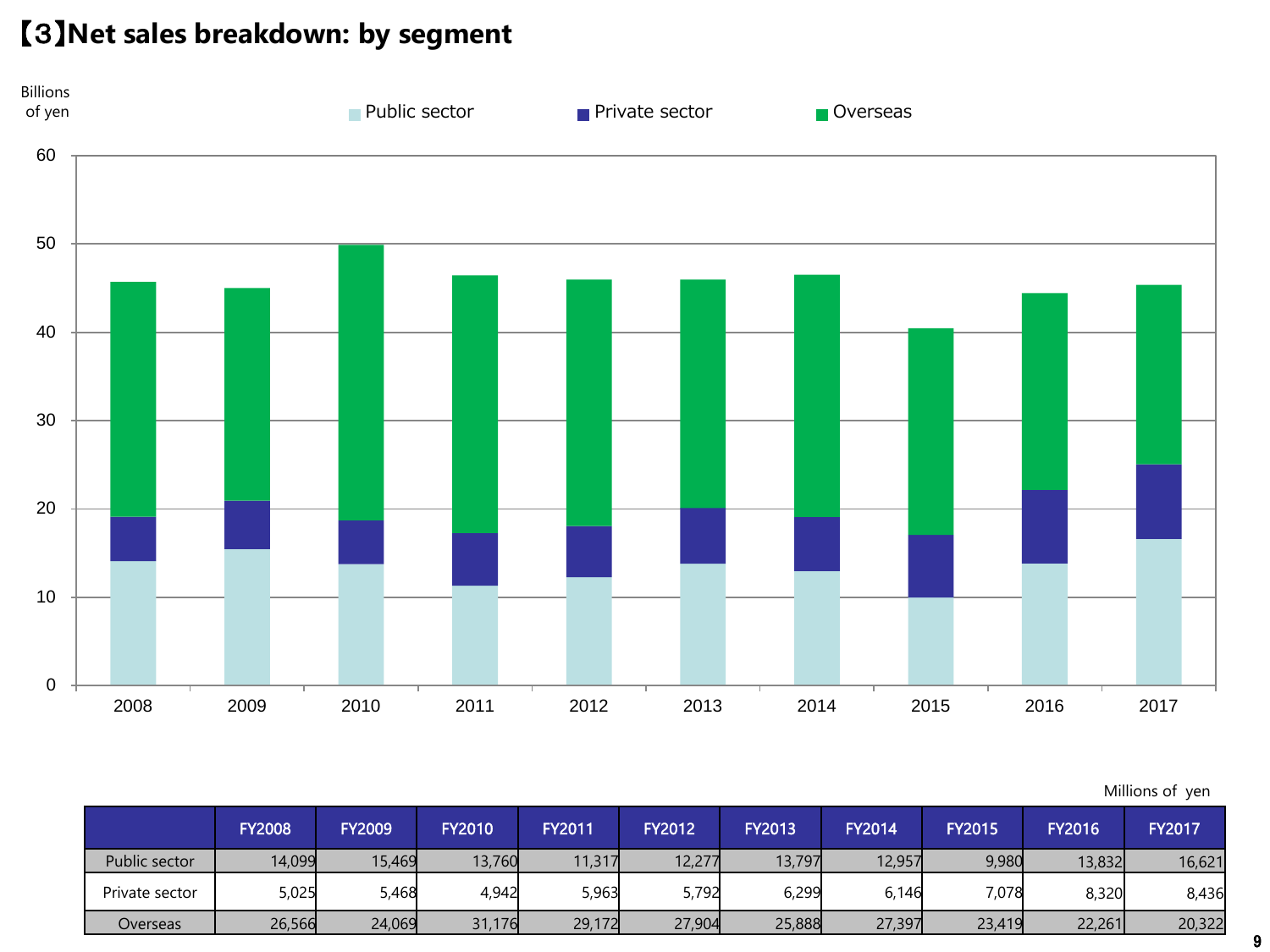#### 【3】**Order backlog breakdown: by segment**



|                | <b>FY2008</b> | <b>FY2009</b> | <b>FY2010</b> | <b>FY2011</b> | <b>FY2012</b> | <b>FY2013</b> | <b>FY2014</b> | <b>FY2015</b> | <b>FY2016</b> | <b>FY2017</b> |
|----------------|---------------|---------------|---------------|---------------|---------------|---------------|---------------|---------------|---------------|---------------|
| Public sector  | 11,209        | 10,316        | 6,528         | 6,811         | 5,505         | 7,631         | 6,675         | 12.707        | 14.788l       | 12,082        |
| Private sector | 3,428         | 2,477         | 2,455         | 2,698         | 2,639         | 3,484         | 4,281         | 5,598         | 5,251         | 5,729         |
| Overseas       | 35,867        | 51,329        | 38,231        | 30,832        | 27,198        | 31,089        | 27,625        | 31,101        | 28,436        | 27,516        |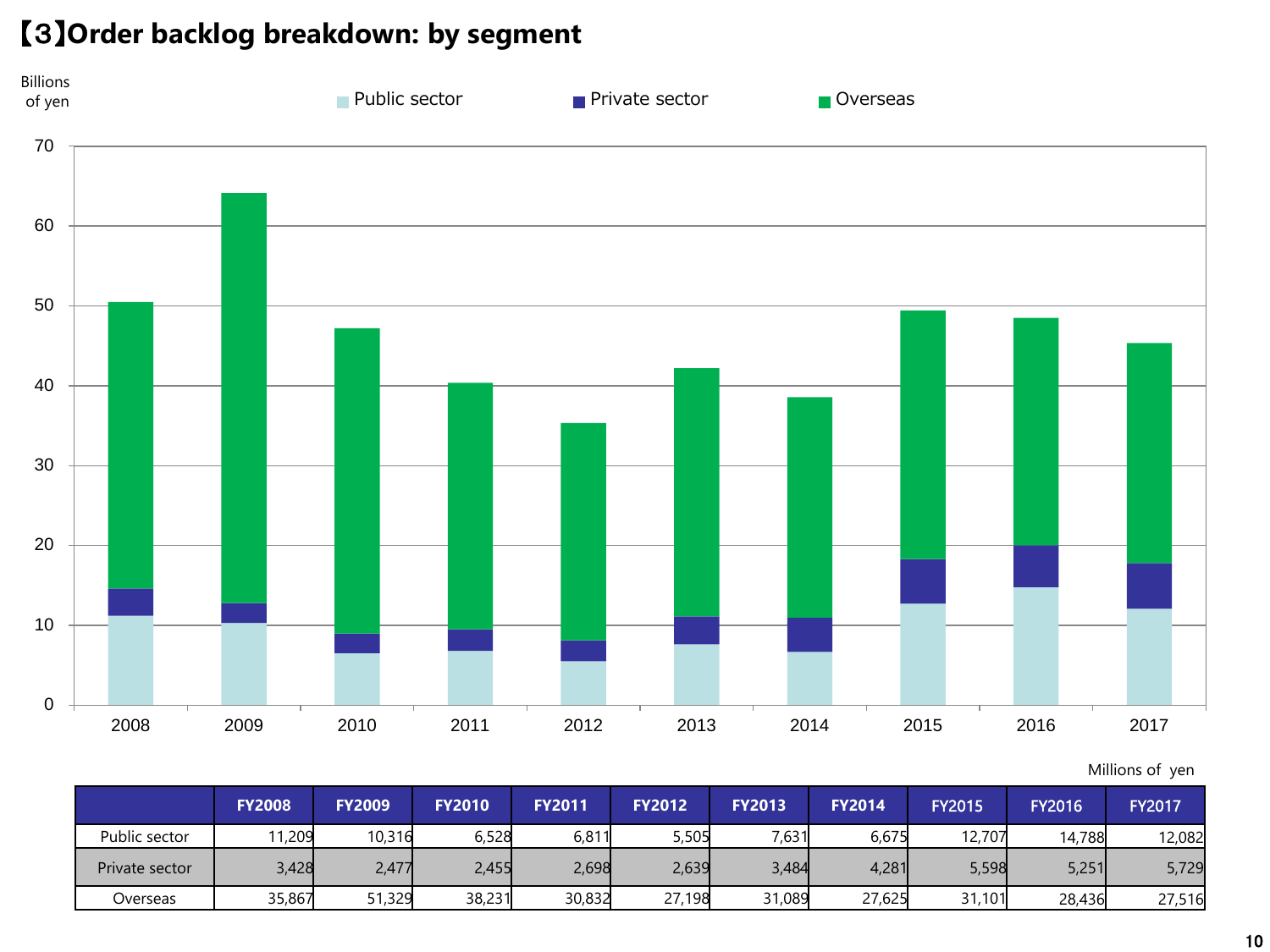#### 【4】**Major expenditure: SG&A, SG&A-to-sales ratio**



|                        | <b>FY2008</b> | <b>FY2009</b> | <b>FY2010</b> | <b>FY2011</b> | <b>FY2012</b> | <b>FY2013</b> | <b>FY2014</b> | <b>FY2015</b> | <b>FY2016</b> | <b>FY2017</b> |
|------------------------|---------------|---------------|---------------|---------------|---------------|---------------|---------------|---------------|---------------|---------------|
| SG&A                   | 5,834         | 6,290         | 6,130         | 6,673         | 7,497         | 9,265         | 8,761         | 8,818         | 9,075         | 9,697         |
| SG&A-to-sales<br>ratio | 12.8          | 14.0          | 12.3          | 14.4          | 16.3          | 20.1          | 18.8          | 21.8          | 20.4          | 21.4          |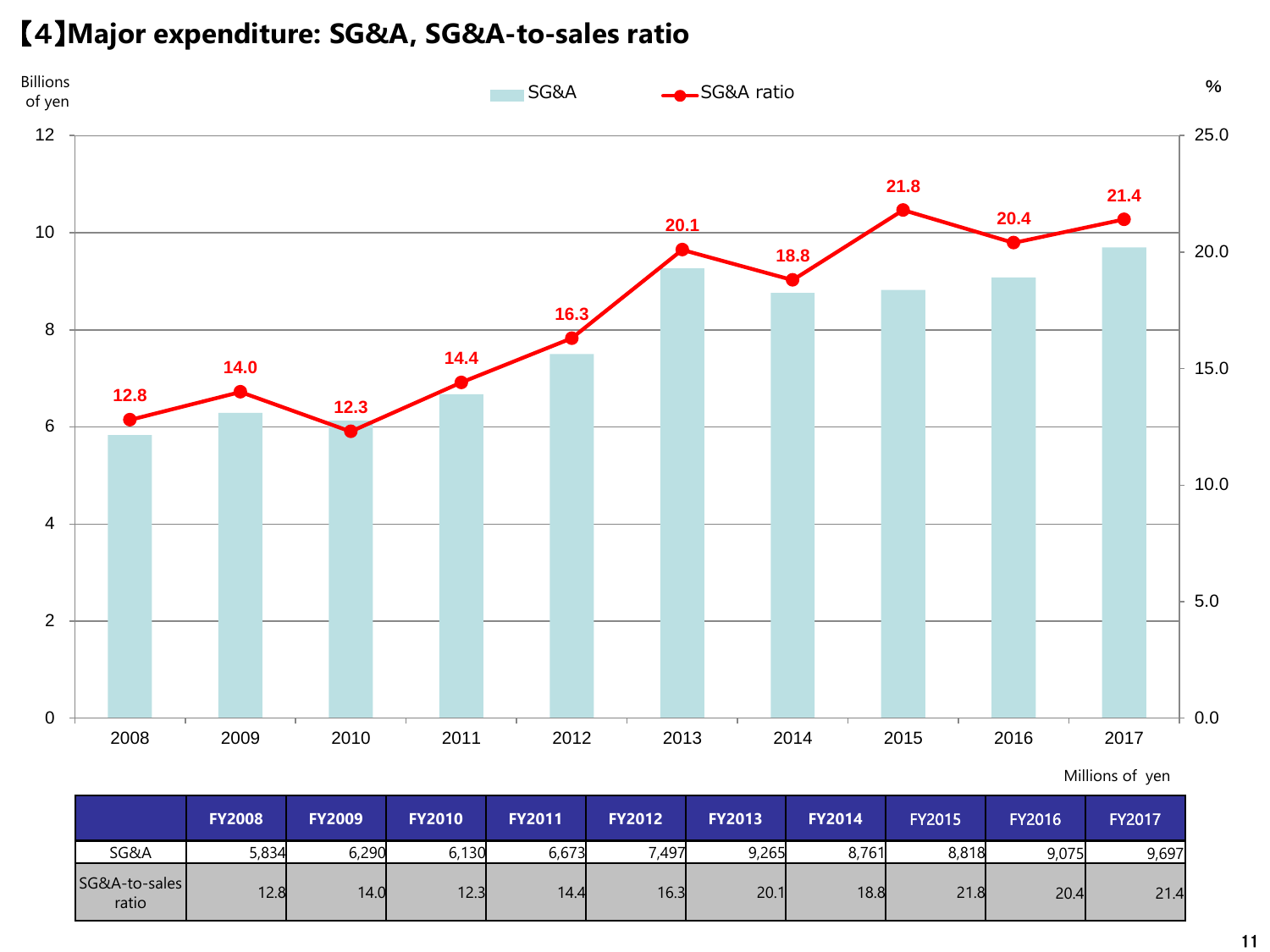#### 【4】**Major expenditures: Depreciation, Capital investment, R&D expense**



|                     | <b>FY2008</b> | <b>FY2009</b> | <b>FY2010</b> | <b>FY2011</b> | <b>FY2012</b> | <b>FY2013</b> | <b>FY2014</b> | <b>FY2015</b> | <b>FY2016</b> | <b>FY2017</b> |
|---------------------|---------------|---------------|---------------|---------------|---------------|---------------|---------------|---------------|---------------|---------------|
| Depreciation        | 873           | 851           | 961           | ,096          | 1,231         | 1,646         | ,636          | ,561          | ,599          | 1,636         |
| Capital investments | 739           | , 311         | 2,297         | 2,224         | 3,083         | 2,139         | ,221          | 1,391         | 1,084         | 883           |
| R&D expense         | 603           | 730           | 567           | 606           | 691           | 678           | 658           | 484           | 453           | 430           |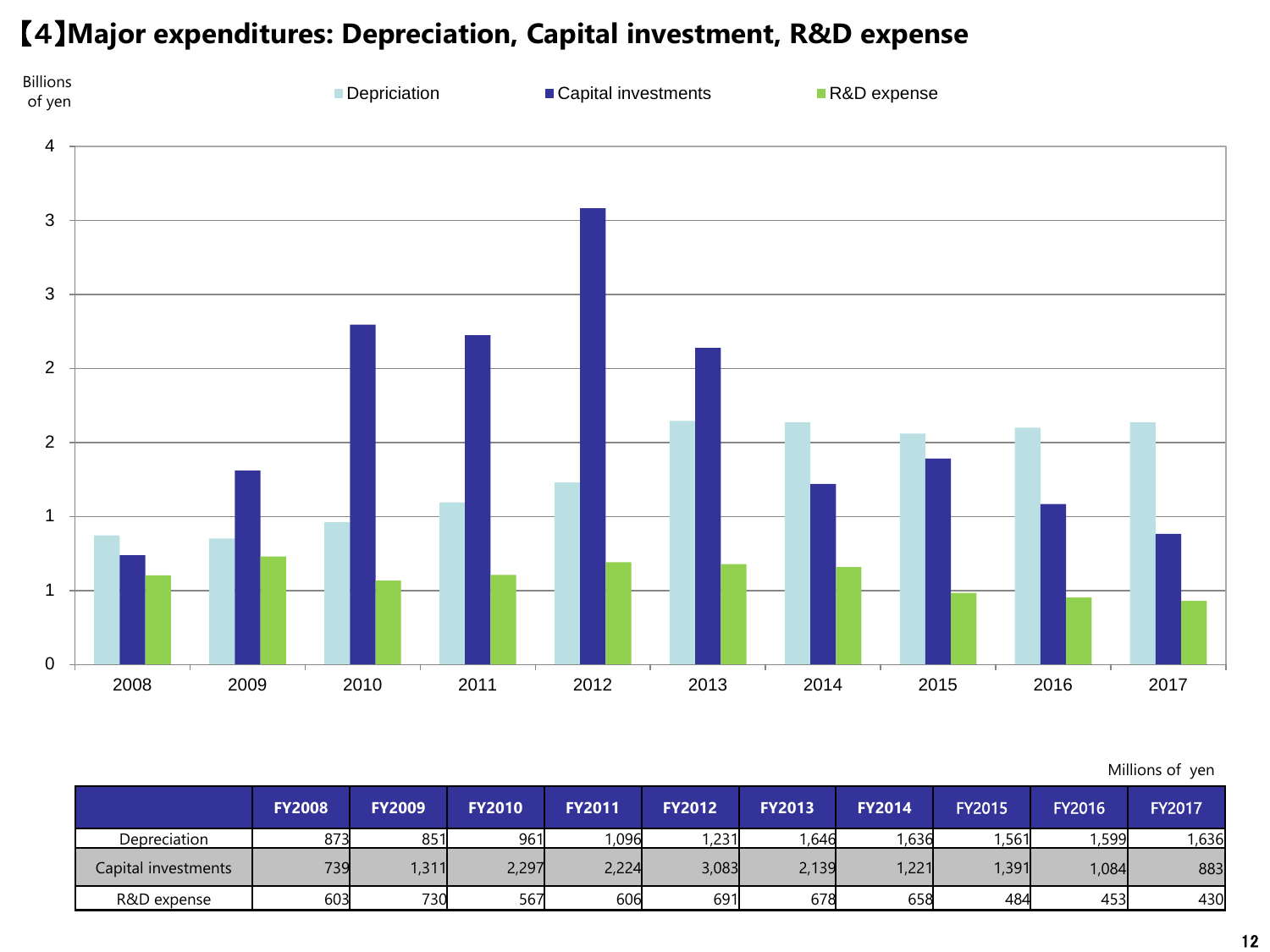#### 【5】**Cash Flow**



| Millions of yen |  |
|-----------------|--|
|                 |  |

|                                     | <b>FY2008</b> | <b>FY2009</b>     | <b>FY2010</b>       | <b>FY2011</b>     | <b>FY2012</b>     | <b>FY2013</b> | <b>FY2014</b> | <b>FY2015</b>   | <b>FY2016</b>          | FY2017 |
|-------------------------------------|---------------|-------------------|---------------------|-------------------|-------------------|---------------|---------------|-----------------|------------------------|--------|
| Cash flow from operations           | 922           | 4,439             | 735                 | 2,661             | 3,513             | ▲4.086        | ▲1.194        | 5,000           | 6.496                  | 587    |
| Cash flow from investments          | ▲1,259        | $\triangle$ 3.084 | $\blacktriangle$ 75 | $\triangle$ 1.269 | $\triangle$ 3.966 | ▲4,498        | ▲345          | $\triangle$ 415 | 1,376                  | ▲1,105 |
| Cash flow from financial activities | ▲669          | ,678              | 590                 | $\triangle$ 2.371 | 4.356             | ▲112          | 2,120         | ▲1.624          | $\blacktriangle$ 4,140 | 1,153  |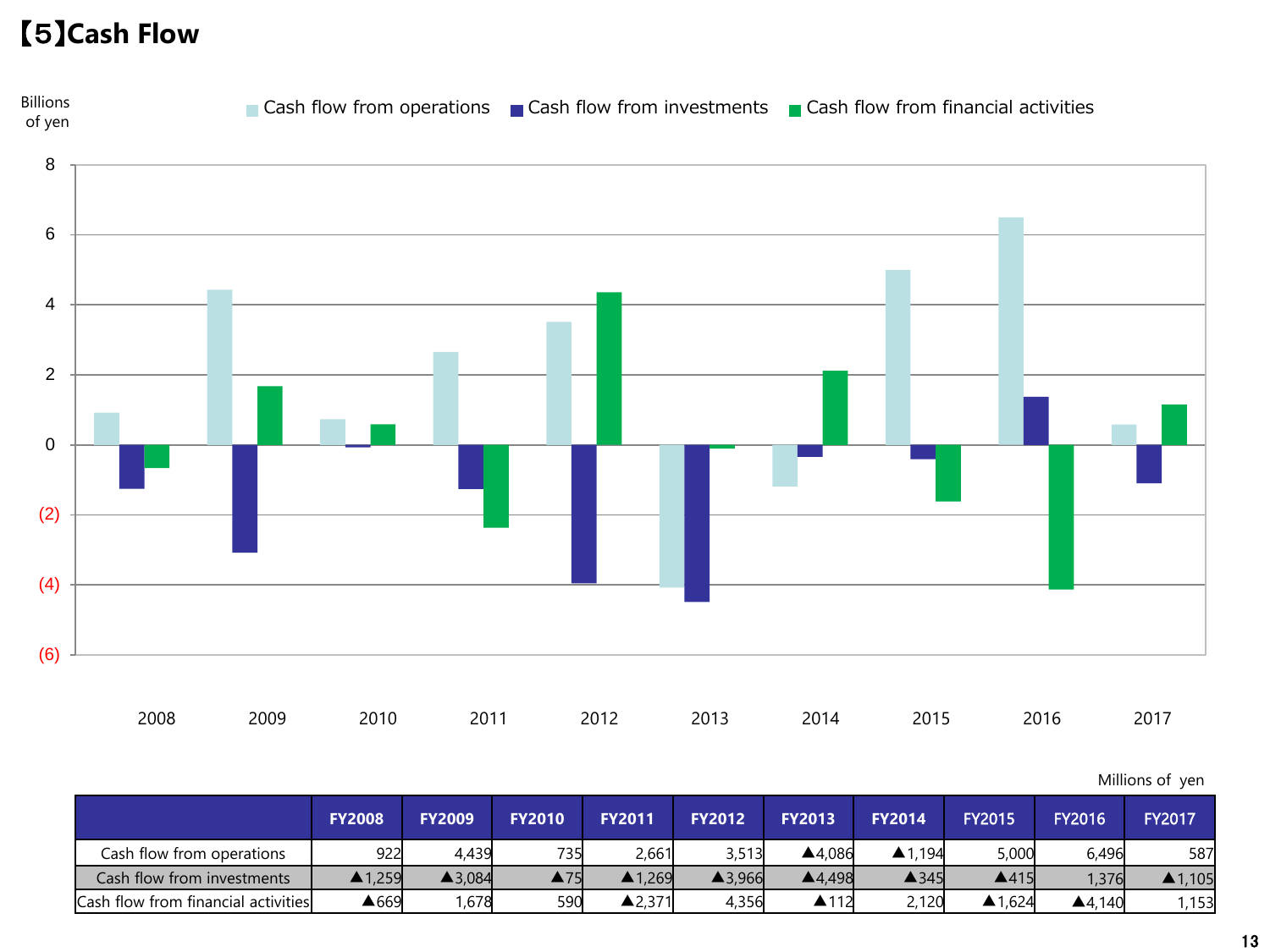#### 【6】**Per share information: Net income per share, Net assets per share**



| I<br>×<br>$\sim$ |  |
|------------------|--|
|------------------|--|

|                            | <b>FY2008</b> | <b>FY2009</b> | <b>FY2010</b> | <b>FY2011</b> | <b>FY2012</b> | <b>FY2013</b> | <b>FY2014</b> | <b>FY2015</b> | <b>FY2016</b> | <b>FY2017</b> |
|----------------------------|---------------|---------------|---------------|---------------|---------------|---------------|---------------|---------------|---------------|---------------|
| Net incomel<br>per share   | 77.32         | 100.07        | 67.45         | 53.38         | 33.64         | 15.74         | 14.61         | ▲88.13        | 56.15         | 31.50         |
| Net<br>assets<br>per share | 931.13        | 105.50        | 1,097.71      | 1,112.29      | 1,172.56      | 1,209.10      | ,308.22       | 1.179.57      | 1,221.94      | 1,240.33      |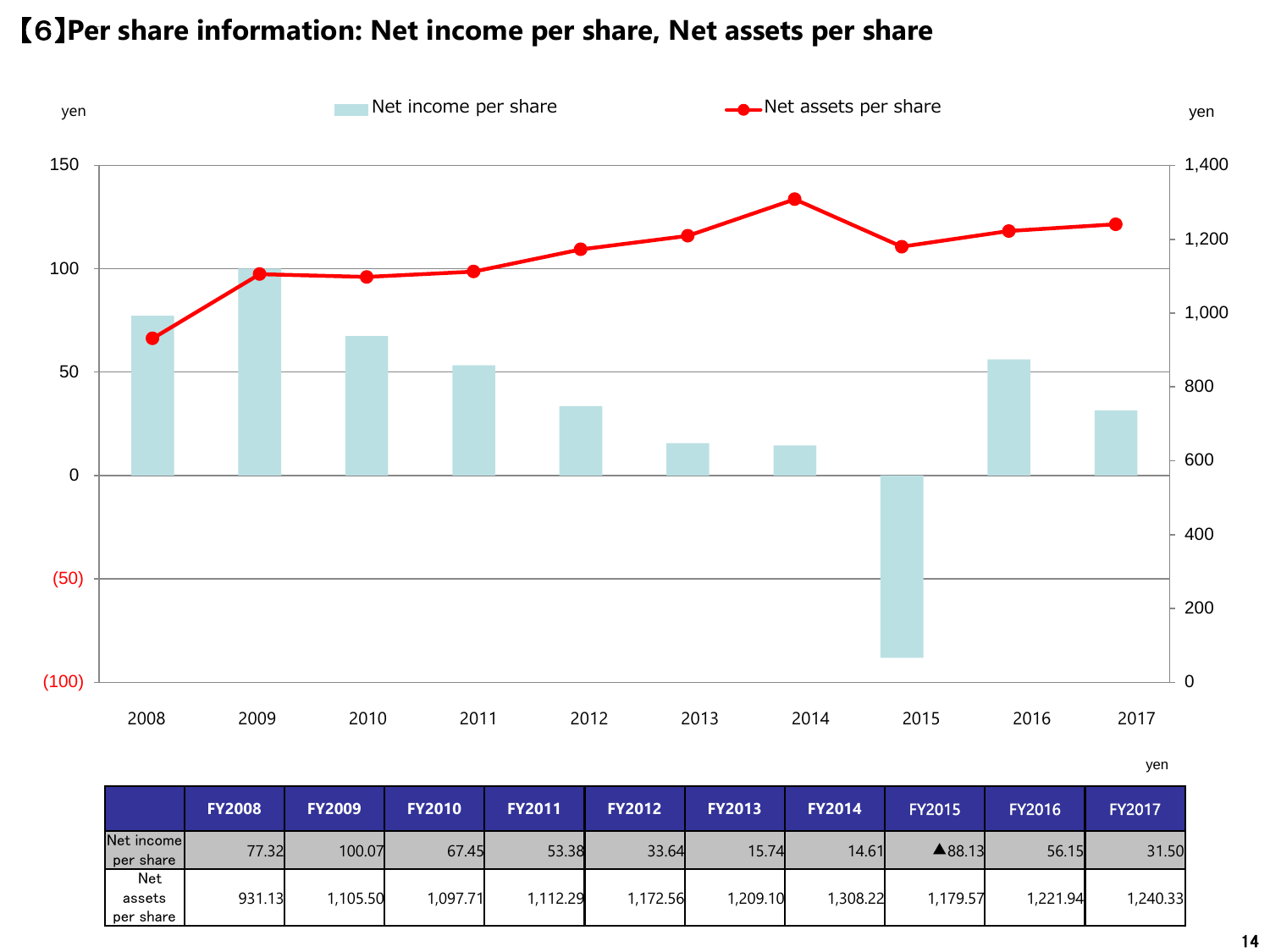



|                  |               |               |               |               |               |               |               |               |               | . .    |
|------------------|---------------|---------------|---------------|---------------|---------------|---------------|---------------|---------------|---------------|--------|
|                  | <b>FY2008</b> | <b>FY2009</b> | <b>FY2010</b> | <b>FY2011</b> | <b>FY2012</b> | <b>FY2013</b> | <b>FY2014</b> | <b>FY2015</b> | <b>FY2016</b> | FY2017 |
| <b>Dividends</b> |               | $20^*$        | 18            | 18            |               | 18            | 18            |               | 18            | 18     |
| Payout ratio     | 22.0          | 20.0          | 26.7          | 33.7          | 53.5          | 114.4         | 123.2         | –             | 32.1          | 57.5   |

※ includes additional dividends of 2 yen as a 90-year anniversary of foundation